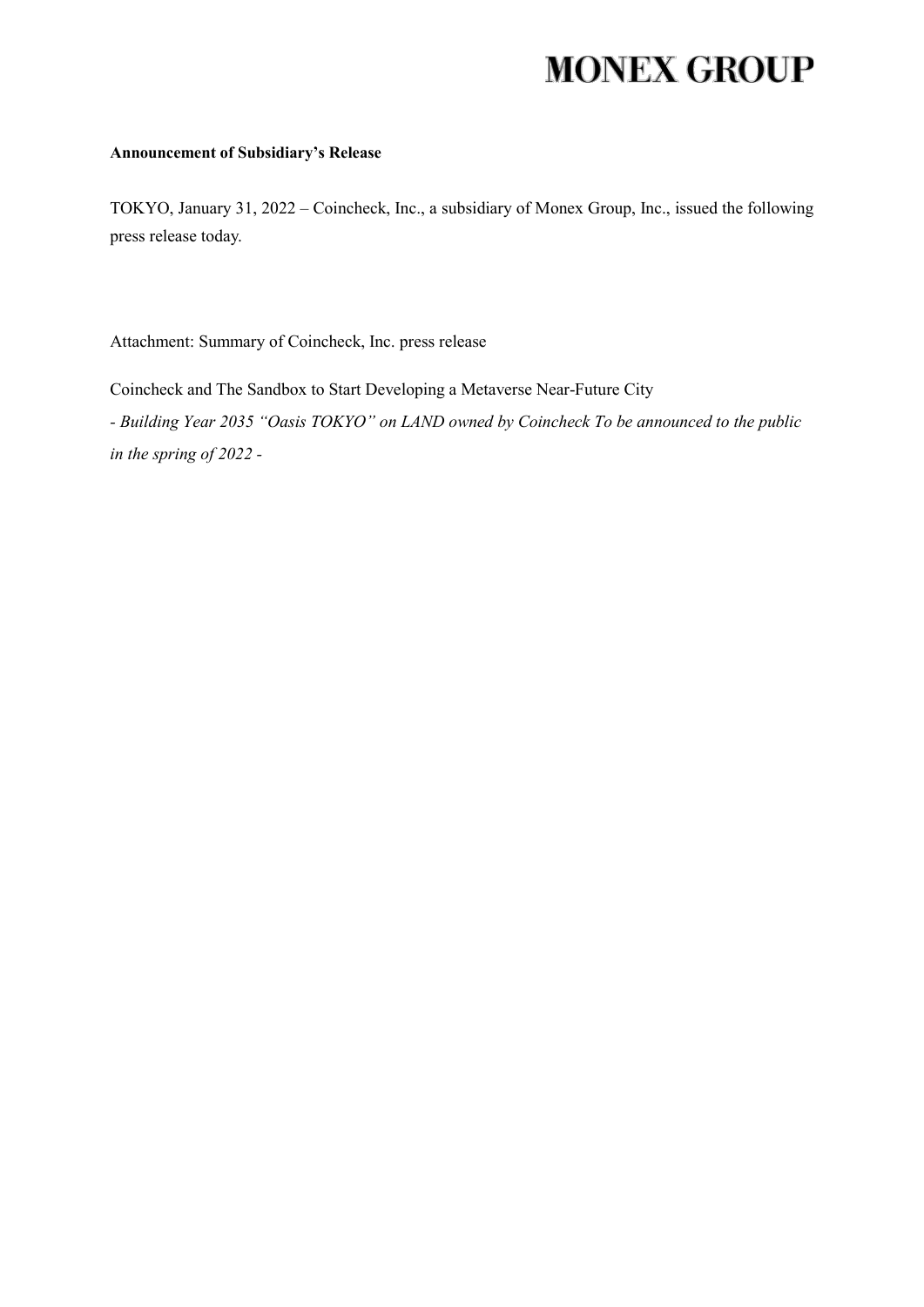

[Press Release]

January 31, 2022 Coincheck, Inc.

## **Coincheck and The Sandbox to Start Developing a Metaverse Near-Future City**

*- Building Year 2035 "Oasis TOKYO" on LAND owned by Coincheck to be announced to the public in the spring of 2022 -*

Coincheck, Inc. (Head office: Shibuya-ku, Tokyo, President: Satoshi Hasuo, hereinafter referred to as "Coincheck") and The Sandbox, a company which promotes the use of gaming metaverse, are pleased to announce that they started a project to build "Oasis TOKYO," a year 2035 near-future city, on "The Sandbox" "LAND" owned by Coincheck. The project is designed in such a way to offer opportunities for users to experience activities in a metaverse and to augment activities in The Sandbox communities. The new city, "Oasis TOKYO," will be publicly available in the spring of 2022.

"Oasis TOKYO" is a community platform of a metaverse and a Non-Fungible Token (NFT), showcasing the concept of a year 2035 near-future city. Art museums, stages and other facilities are located in a symbolic streetscape which evokes the image of Japan. The city is designed to offer a forum for artists from different fields and their fans to connect while companies are encouraged to develop their own communities.

Coincheck and The Sandbox formed a partnership in September 2020 for promoting brand awareness of The Sandbox in the Japanese market and started sales of LAND on an NFT marketplace called Coincheck NFT  $(\beta \text{ version})$ . Metaverse and Web 3.0 are said to change the form of communities from those that are built in and on social media to something new, driven by growing momentum in the second half of 2022. Through this project, Coincheck and The Sandbox are committed to being at the forefront of this momentum and offering virtual world experiences in the near future.

## **About The Sandbox**

The Sandbox offers a user-driven game-making platform within a virtual world, a metaverse, allowing users to develop games and create voxel art avatars and buildings as well as other items.

More than 40 million games have been downloaded globally as part of The Sandbox series. The Sandbox Alpha was launched at the end of November 2021, ahead of the official launch of the Sandbox PC version. With the Alpha version, certain qualified owners of LAND have opportunities to access content on The Sandbox metaverse.